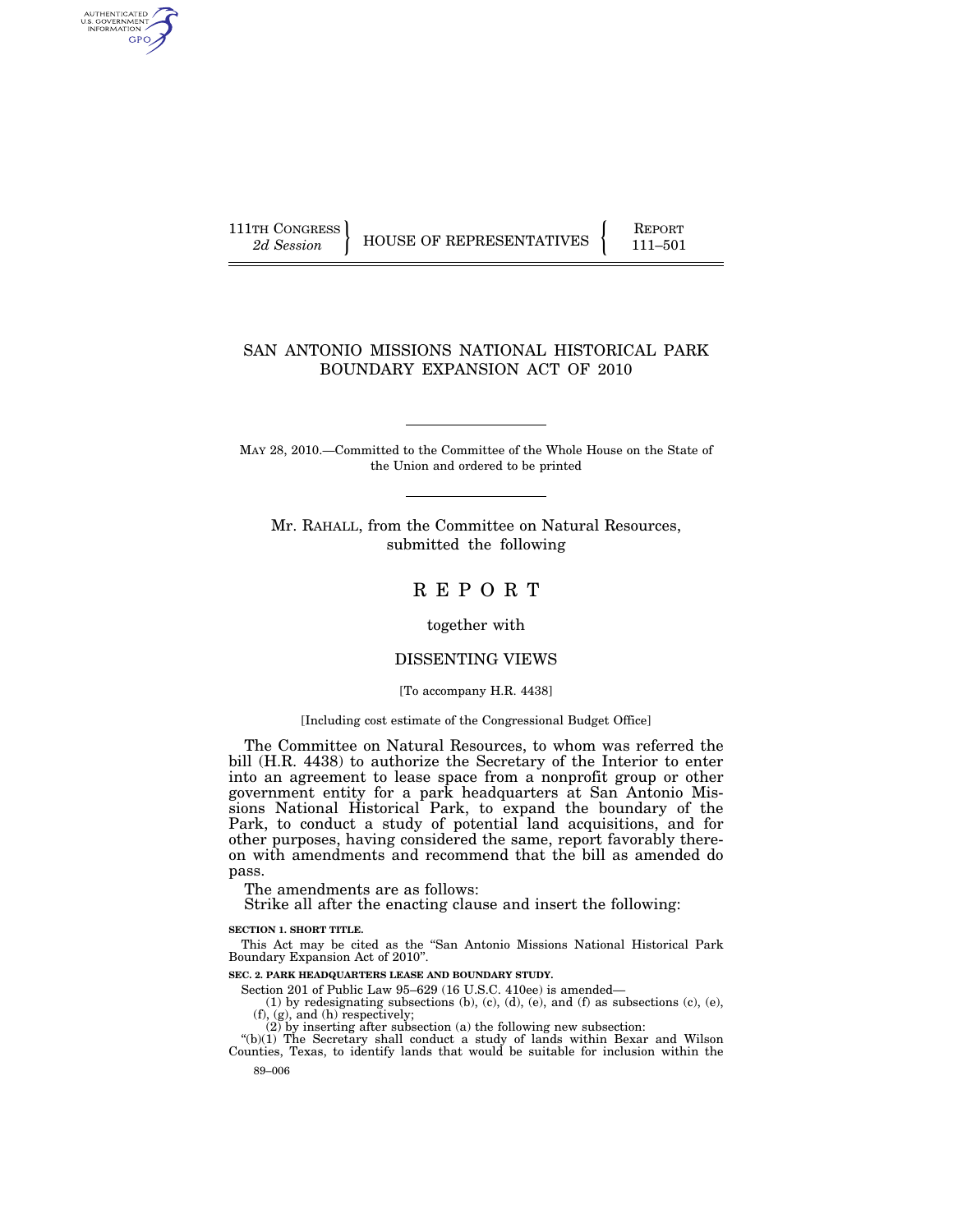boundaries of the park. In conducting the study, the Secretary shall examine the natural, cultural, recreational, and scenic values and characteristics of lands within Bexar and Wilson Counties.

''(2) Not later than 3 years after the date funds are made available for the study under paragraph (1), the Secretary shall submit to the Committee on Natural Resources of the House of Representatives and the Committee on Energy and Natural Resources of the Senate a report on the findings, conclusions, and recommendations

of the study.''; and (3) by inserting after subsection (c) (as so redesignated) the following new subsection:

 $"(d)(1)$  The Secretary may enter into a cooperative agreement with the City of San Antonio or its designee, for operation of a facility outside the boundary of the park that would provide—

(A) office space for a headquarters and operational support for the park; and ''(B) a center for research and education.

''(2) The Secretary may plan, design, construct, and install in the facilities described in the cooperative agreement exhibits related to the resources at the park.

''(3) Notwithstanding the location of the facility described in the cooperative agreement, the Secretary may assign park staff from the park to provide interpretive services, including visitor information and education.''.

#### **SEC. 3. BOUNDARY EXPANSION.**

Section 201(a) of Public Law 95-629 (16 U.S.C. 410ee(a)) is amended as follows:<br>
(1) By striking "In order" and inserting the following: "(1) In order".<br>
(2) By striking "The park shall also" and inserting the following:<br>

 $(3)$  By striking "After advising the" and inserting the following:

''(4) After advising the''.

(4) By inserting after paragraph (2) (as so designated by paragraph (2) above) the following:

''(3) The boundary of the park is further modified to include approximately 151 acres, as depicted on the map titled 'San Antonio Missions National Historical Park Proposed Boundary Addition 2009', numbered 472/68,027, and dated November 2009. The map shall be on file and available for inspection in the appropriate offices of the National Park Service, U.S. Department of the Interior. The Secretary of the Interior may not use condemnation authority to acquire any lands or interests in lands under this Act.''.

#### Amend the title so as to read:

A bill to authorize the Secretary of the Interior to enter into a cooperative agreement for a park headquarters at San Antonio Missions National Historical Park, to expand the boundary of the Park, to conduct a study of potential land acquisitions, and for other purposes.

#### PURPOSE OF THE BILL

The purpose of H.R. 4438, as ordered reported, is to authorize the Secretary of the Interior to enter into a cooperative agreement for a park headquarters at San Antonio Missions National Historical Park, to expand the boundary of the Park, to conduct a study of potential land acquisitions, and for other purposes.

#### BACKGROUND AND NEED FOR LEGISLATION

San Antonio Missions National Historical Park was established in 1978 to preserve, restore and interpret four Spanish Missions in San Antonio, Texas. The missions were established by Spain starting in the early 18th century in an effort to counter French territorial encroachments from Louisiana.

The four missions along the San Antonio River—Mission Concepción, Mission San José, Mission San Juan, and Mission Espada—flourished between 1745 and the 1780s. Increasing hostility from the Apache, and later the Comanche, coupled with inadequate military support, caused the local communities to retreat behind the missions' walls. Disease reduced the native population,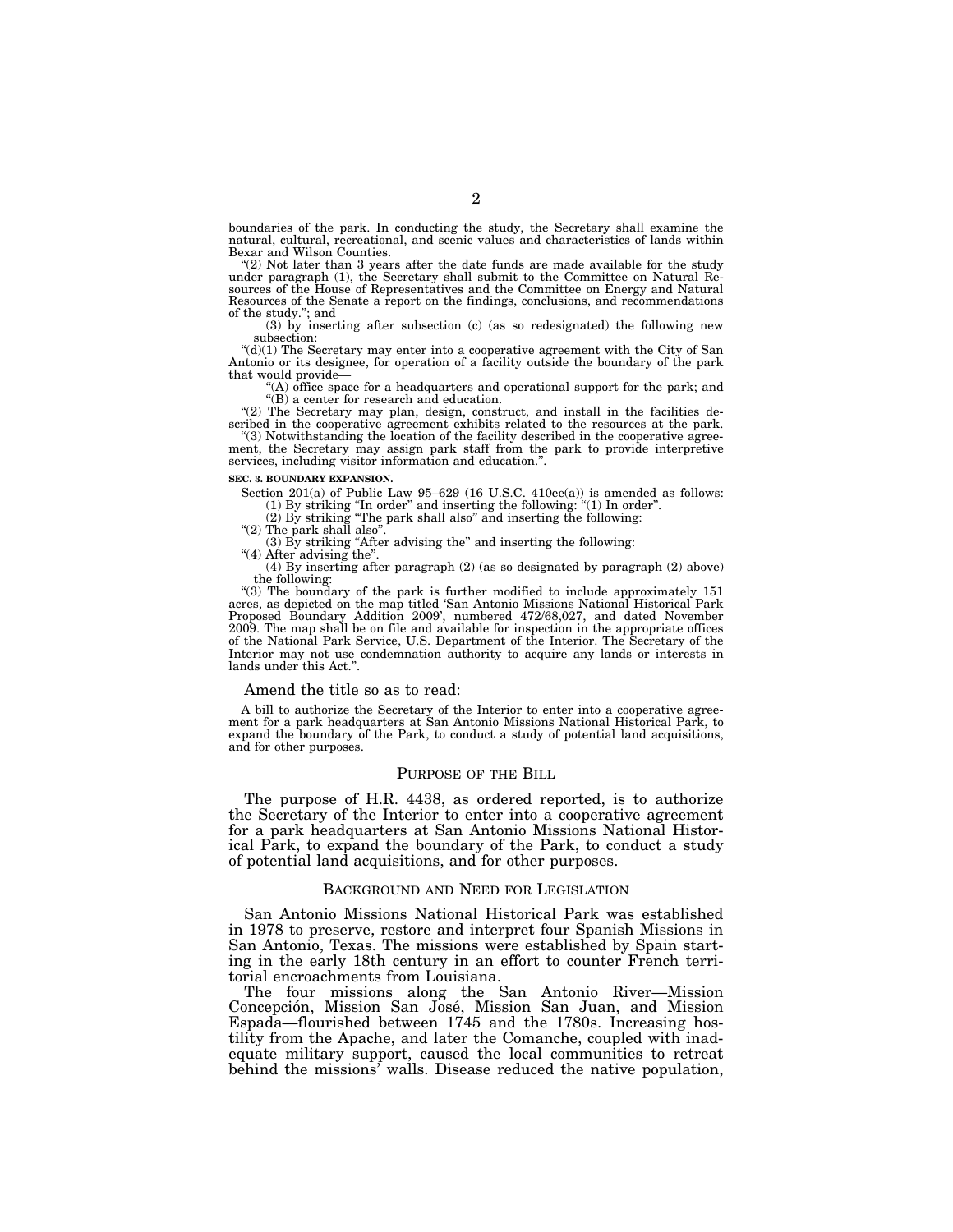accelerating the missions' decline, though the mission churches continue to host religious observances.

In addition to the four historic missions and their churches, the Park includes a grist mill at Mission San José, and a 270-year-old *acequia* (irrigation system), including its dam and aqueduct, at Mission Espada.

H.R. 4438 would expand the current boundaries of the Park to include 151 acres of land already found to be suitable for addition to the Park. The new boundary would encompass 118 acres that are either currently owned by the National Park Service (NPS) or in the process of being donated or transferred to the agency. Most of the costs associated with those transactions will be paid for by the San Antonio River Authority with NPS paying only a minimal portion. The additional 33 acres would either be purchased by NPS from willing sellers or donated to the Park.

The bill also would direct the NPS to study other lands in Bexar and Wilson counties that might be suitable for inclusion in the Park's boundaries. Finally, the bill would authorize the Park to enter into an agreement with the State of Texas, a local government, or a nonprofit organization to lease space outside the Park for headquarters offices and an education center.

#### COMMITTEE ACTION

H.R. 4438 was introduced by Representative Ciro D. Rodriguez (D–TX) on January 13, 2010. The bill was referred to the Committee on Natural Resources, and within the Committee to the Subcommittee on National Parks, Forests and Public Lands. At a February 25, 2010, hearing before the Subcommittee, a representative of the National Park Service testified in support of the bill with an amendment to clarify the leasing provisions.

On May 5, 2010, the Subcommittee on National Parks, Forests and Public Lands was discharged from further consideration of H.R. 4438 and the full Natural Resources Committee met to consider the bill. Subcommittee Chairman Raúl Grijalva (D–AZ) offered an amendment in the nature of a substitute to address contracting issues relating to the agreement for office space and a research and education center.

Subcommittee Ranking Member Bishop (R–UT) offered an amendment to the amendment in the nature of a substitute to insert language stating that nothing in the bill prohibits or otherwise affects any authority to construct, maintain or operate coal-fired power generating plants. The amendment was not adopted by voice vote.

Representative Bishop then offered another amendment to the amendment in the nature of a substitute to insert language stating that nothing in the bill prohibits or otherwise affects any authority to construct, maintain or operate wind or solar power generating facilities. The amendment was not adopted by a roll call vote of 19 yeas and 23 nays, as follows: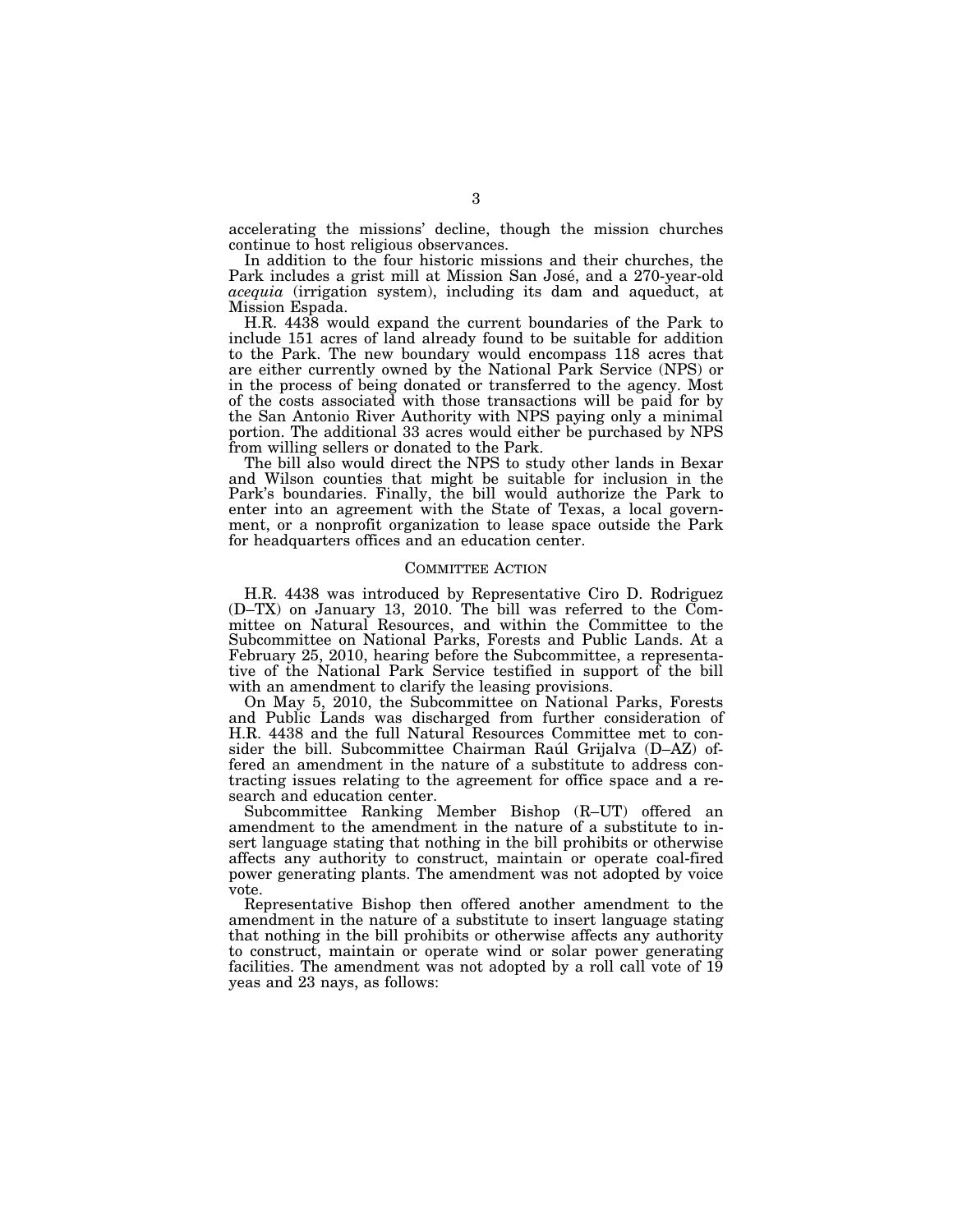# **COMMITTEE ON NATURAL RESOURCES**<br>U.S. House of Representatives<br>111<sup>th</sup> Congress

Convened:

Adjourned:

Date:

Meeting on: HR 4438 - An amendment offered by Mr. Bishop.076 to the amendment in the nature of a substitute was not AGREED TO by a roll call vote of 19 yeas and 23 nays.

Recorded Vote #3

| <b>MEMBERS</b>            | Yea | Nay | Pres | <b>MEMBERS</b>          | Yea | Nav | Pres |
|---------------------------|-----|-----|------|-------------------------|-----|-----|------|
| Mr. Rahall, WV            |     | V   |      | Mr. Wittman, VA         | ν   |     |      |
| Mr. Hastings, WA          | V   |     |      | Mr. Sablan, MP          |     | V   |      |
| Mr. Miller, CA            |     | V   |      | Mr. Paul Broun, GA      | V   |     |      |
| Mr. Young, AK             | V   |     |      | Mr. Heinrich, NM        |     | V   |      |
| Mr. Markey, MA            |     |     |      | Mr. Fleming, LA         | V   |     |      |
| Mr. Gallegly, CA          | v   |     |      | Mr. Hinchey, NY         |     | v   |      |
| Mr. Kildee, MI            |     | V   |      | Mr. Coffman, CO         | V   |     |      |
| Mr. Duncan, TN            | v   |     |      | Mrs. Christensen, VI    |     | V   |      |
| Mr. DeFazio, OR           |     | v   |      | Mr. Chaffetz, UT        | V   |     |      |
| Mr. Flake, AZ             | V   |     |      | Ms. DeGette, CO         |     |     |      |
| Mr. Faleomavaega, AS      |     |     |      | Mrs. Lummis, WY         | V   |     |      |
| Mr. Henry Brown, SC       | V   |     |      | Mr. Kind, WI            |     | V   |      |
| Mr. Pallone, NJ           |     |     |      | Mr. McClintock, CA      | v   |     |      |
| Mrs. McMorris Rodgers, WA | V   |     |      | Mrs. Capps, CA          |     | V   |      |
| Mrs. Napolitano, CA       |     | v   |      | Mr. Cassidy, LA         | v   |     |      |
| Mr. Gohmert, TX           | v   |     |      | Mr. Inslee, WA          |     | v   |      |
| Mr. Holt, NJ              |     | v   |      | Mr. Baca, CA            |     | V   |      |
| Mr. Bishop, UT            |     |     |      | Ms. Herseth Sandlin, SD | V   |     |      |
| Mr. Grijalva, AZ          |     | V   |      | Mr. Sarbanes, MD        |     | v   |      |
| Mr. Shuster, PA           |     |     |      | Ms. Shea-Porter, NH     |     | v   |      |
| Ms. Bordallo, GU          |     | ν   |      | Ms. Tsongas, MA         |     | V   |      |
| Mr. Lamborn, CO           | V   |     |      | Mr. Kratovil, Jr., MD   |     | V   |      |
| Mr. Costa, CA             |     | v   |      | Mr. Pierluisi, PR       |     | V   |      |
| Mr. Smith, NE             | V   |     |      |                         |     |     |      |
| Mr. Boren, OK             |     | V   |      |                         |     |     |      |
|                           |     |     |      |                         |     |     |      |
|                           |     |     |      |                         |     |     |      |
|                           |     |     |      | <b>Total</b>            | 19  | 23  |      |

Markups -  $1/3$  to meet (16), 25 to report<br>May 6, 2010 (10:51am)

4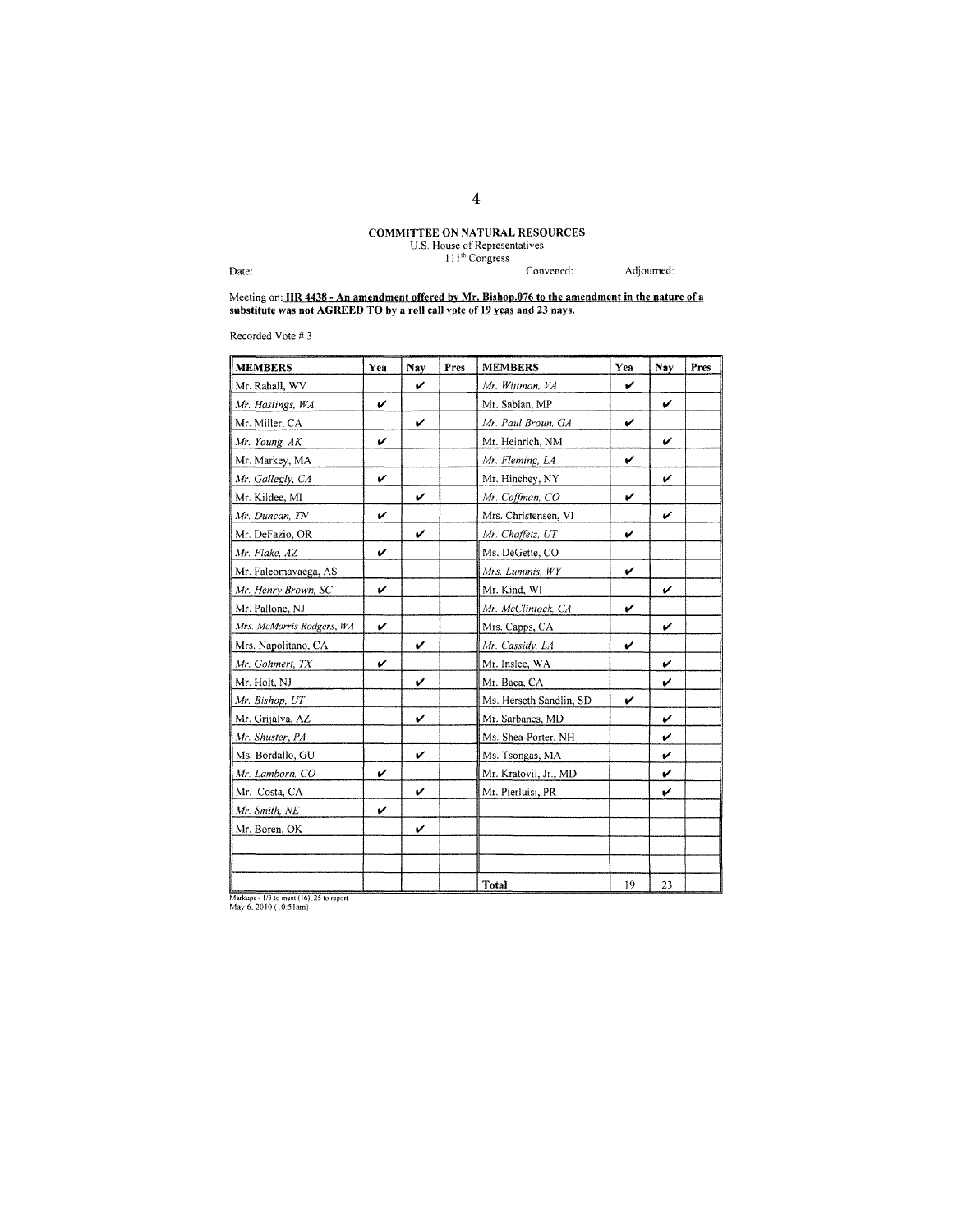Representative Bishop then offered another amendment to the amendment in the nature of a substitute to prohibit the Secretary of the Interior from using condemnation authority to acquire lands or interest in lands at the Park. The amendment was adopted by voice vote.

The amendment in the nature of a substitute, as amended, was then adopted by voice vote. The bill, as amended, was then ordered favorably to the House of Representatives by voice vote.

#### COMMITTEE OVERSIGHT FINDINGS AND RECOMMENDATIONS

Regarding clause  $2(b)(1)$  of rule X and clause  $3(c)(1)$  of rule XIII of the Rules of the House of Representatives, the Committee on Natural Resources' oversight findings and recommendations are reflected in the body of this report.

#### CONSTITUTIONAL AUTHORITY STATEMENT

Article I, section 8, and Article IV, section 3, of the Constitution of the United States grants Congress the authority to enact this bill.

# COMPLIANCE WITH HOUSE RULE XIII

1. Cost of Legislation. Clause 3(d)(2) of rule XIII of the Rules of the House of Representatives requires an estimate and a comparison by the Committee of the costs which would be incurred in carrying out this bill. However, clause  $3(d)(3)(B)$  of that rule provides that this requirement does not apply when the Committee has included in its report a timely submitted cost estimate of the bill prepared by the Director of the Congressional Budget Office under section 402 of the Congressional Budget Act of 1974.

2. Congressional Budget Act. As required by clause  $3(c)(2)$  of rule XIII of the Rules of the House of Representatives and section 308(a) of the Congressional Budget Act of 1974, this bill does not contain any new budget authority, spending authority, credit authority, or an increase or decrease in revenues or tax expenditures.

3. General Performance Goals and Objectives. As required by clause  $3(c)(4)$  of rule XIII, the general performance goal or objective of this bill, as ordered reported, is to authorize the Secretary of the Interior to enter into a cooperative agreement for a park headquarters at San Antonio Missions National Historical Park, to expand the boundary of the Park, to conduct a study of potential land acquisitions, and for other purposes.

4. Congressional Budget Office Cost Estimate. Under clause 3(c)(3) of rule XIII of the Rules of the House of Representatives and section 403 of the Congressional Budget Act of 1974, the Committee has received the following cost estimate for this bill from the Director of the Congressional Budget Office:

# *H.R. 4438—San Antonio Missions National Historical Park Boundary Expansion Act of 2010*

Summary: H.R. 4438 would authorize the National Park Service (NPS) to enter into a cooperative agreement with the state or local government, or a nonprofit organization to construct a headquarters and educational facility outside the boundary of the San Antonio Missions National Historical Park in Texas. The legislation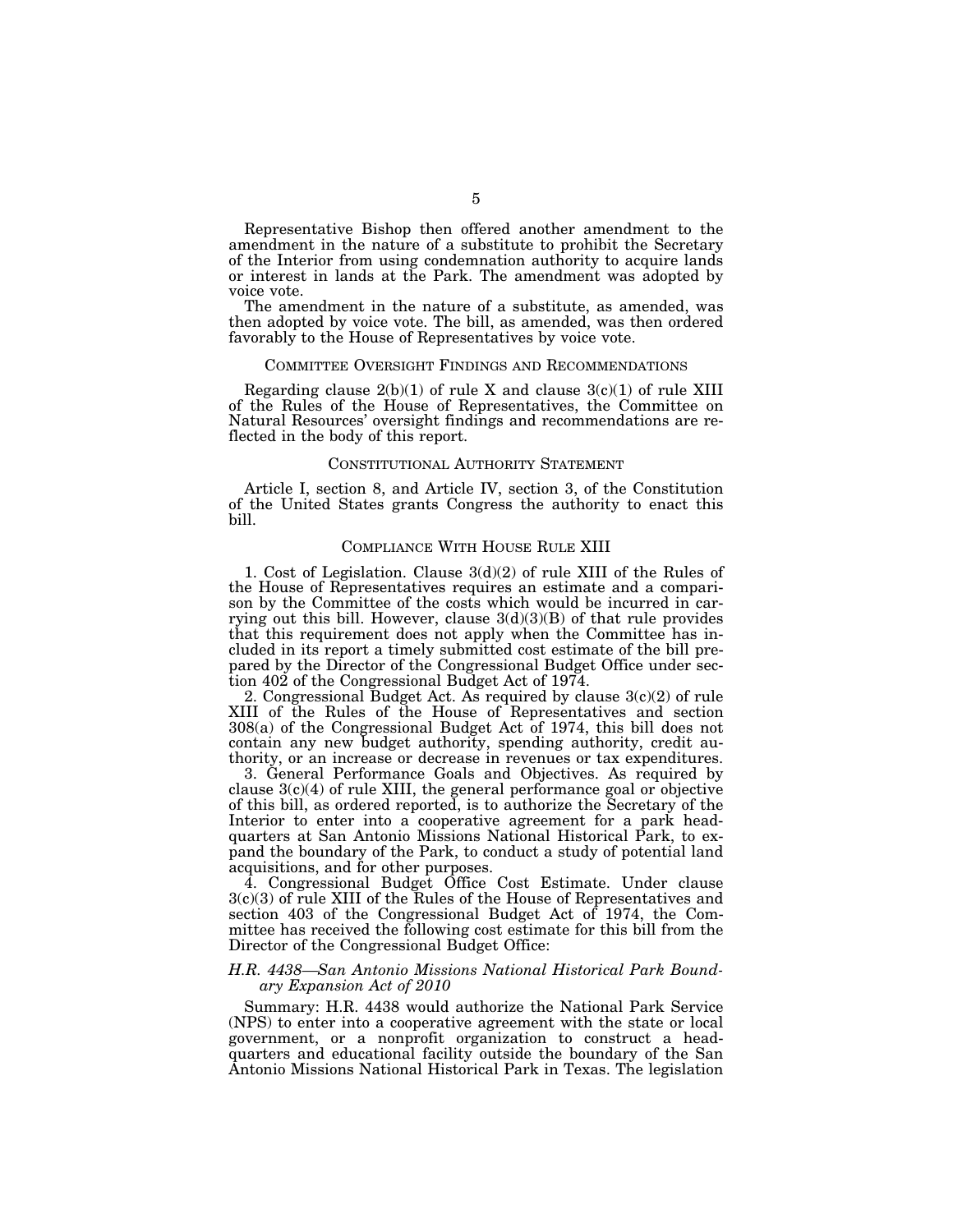also would expand the boundaries of the park and require NPS to conduct a study to identify new lands to be included in the park.

Assuming appropriation of the necessary amounts, CBO estimates that the  $\overline{NP\S}$  would spend \$4 million over the 2011–2015 period to study and expand the park's boundaries. CBO also estimates that the cooperative agreement provision of the bill would increase direct spending by \$10 million over the 2011–2015 period for the construction of a new headquarters and educational facility near the San Jose Mission. Because enacting the legislation would affect direct spending, pay-as-you-go procedures would apply. Enacting the bill would not affect revenues.

H.R. 4438 contains no intergovernmental or private-sector mandates as defined in the Unfunded Mandates Reform Act (UMRA) and would impose no costs on state, local, or tribal governments.

Estimated cost to the Federal Government: The estimated budgetary impact of H.R. 4438 is shown in the following table. The costs of this legislation fall within budget function 300 (natural resources and environment).

|                                              | By fiscal year, in millions of dollars- |      |      |         |         |                  |  |  |  |  |  |
|----------------------------------------------|-----------------------------------------|------|------|---------|---------|------------------|--|--|--|--|--|
|                                              | 2011                                    | 2012 | 2013 | 2014    | 2015    | $2011 -$<br>2015 |  |  |  |  |  |
| CHANGES IN SPENDING SUBJECT TO APPROPRIATION |                                         |      |      |         |         |                  |  |  |  |  |  |
|                                              |                                         |      |      | $\star$ | $\star$ | 4                |  |  |  |  |  |
|                                              |                                         |      |      | $\star$ | ÷       |                  |  |  |  |  |  |
| CHANGES IN DIRECT SPENDING                   |                                         |      |      |         |         |                  |  |  |  |  |  |
|                                              | 10                                      |      |      | 0       |         | 10               |  |  |  |  |  |
|                                              |                                         |      | 4    |         |         | 10               |  |  |  |  |  |

Note:  $* =$  less than \$500,000

Basis of estimate: For this estimate, CBO assumes that H.R. 4438 will be enacted near the end of fiscal year 2010, that the necessary funds will be provided for each year, and that spending will follow historical spending patterns for similar NPS projects.

#### *Spending subject to appropriation*

Section 3 would expand the boundary of the San Antonio Missions National Historic Park to include approximately 150 acres. Based on information from the NPS, about 118 of those acres are either currently owned by the NPS, would be donated to the park, or would be transferred through a land exchange with the San Antonio River Authority. The remaining 33 acres would either be purchased by NPS from willing sellers or donated. We estimate that NPS would spend about \$4 million over the next several years to acquire that remaining land. In addition, CBO estimates that the NPS would spend about \$100,000 annually to manage all of the additional acreage.

Section 2 would authorize the NPS to identify lands within Bexar and Wilson counties in the state of Texas that are suitable for inclusion within San Antonio Missions National Historic Park. The proposed study would consider the natural, cultural, recreational, and scenic values of the lands within those counties. Based on information from NPS, CBO estimates that completing the study would cost about  $$350,000$  over the  $2011-2013$  period, assuming the availability of appropriated funds.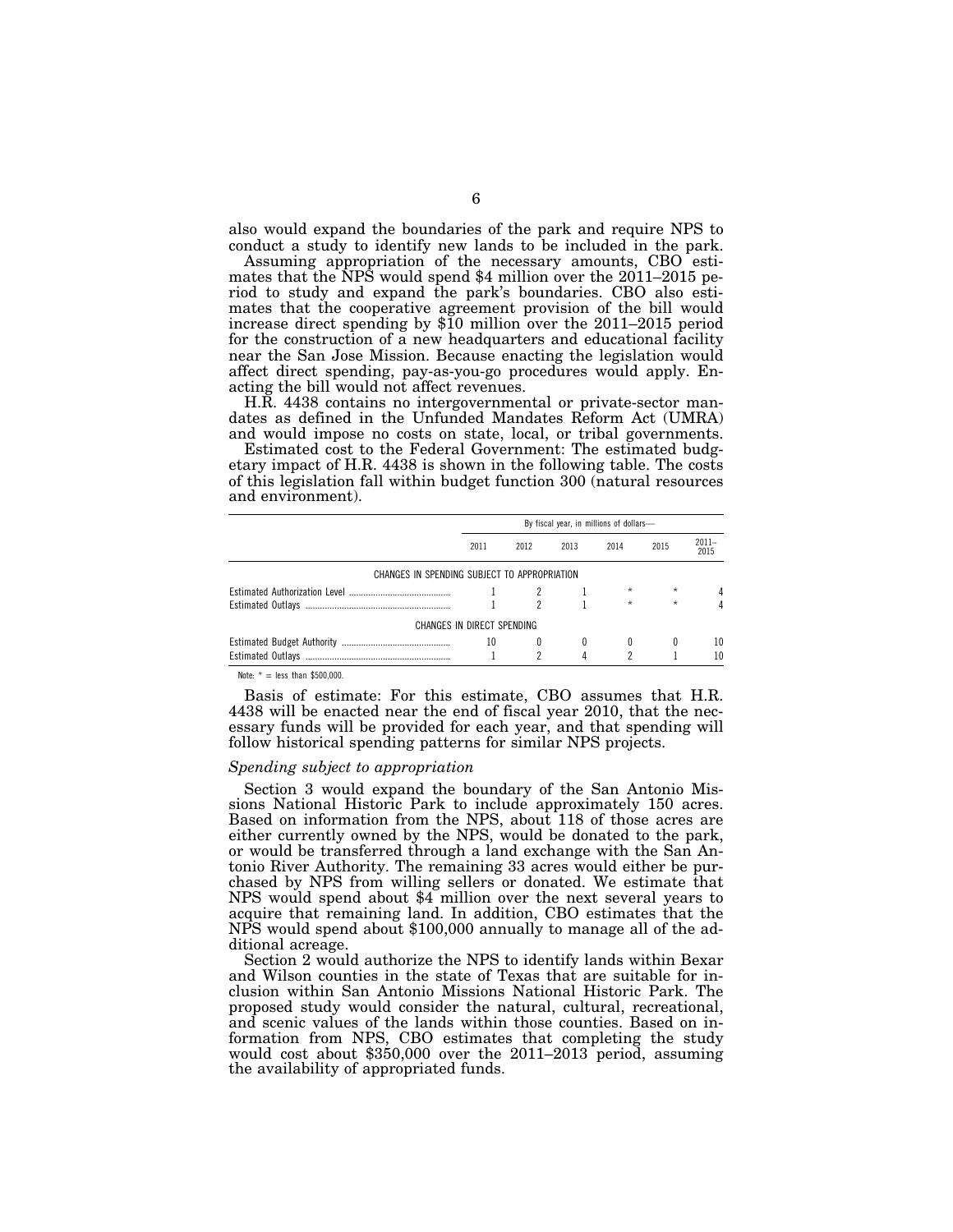# *Direct spending*

H.R. 4438 would authorize the NPS to enter into a cooperative agreement with the city of San Antonio (or its designee) to build a new park headquarters, operational support building, and center for research and education. Currently, the park's headquarters are located in leased space not adjacent to the park, and the maintenance facilities and curatorial collections are housed in other locations.

Based on information from the NPS and a local nonprofit organization, CBO expects that, under the bill, the NPS would enter into a cooperative agreement for the construction of a new facility. The facility would be constructed in two phases—one to construct the headquarters and administrative support facilities and another phase to build educational and research space. Because the new facilities would be government property, the full cost of the construction should be recorded as new budget authority at the time the agreement is signed. Based on information from the NPS and the local nonprofit entity, CBO estimates that construction costs would be \$10 million over the 2011–2015 period, with no additional cost after 2015.

Pay-As-You-Go considerations: The Statutory Pay-As-You-Go Act of 2010 establishes budget reporting and enforcement procedures for legislation affecting direct spending or revenues. H.R. 4438 could affect direct spending from construction of the new federal facility. The changes in the deficit that are subject to those pay-asyou-go procedures are shown in the following table.

CBO ESTIMATE OF PAY-AS-YOU-GO EFFECTS FOR H.R. 4438, THE SAN ANTONIO MISSIONS NA-TIONAL HISTORICAL PARK BOUNDARY EXPANSION ACT OF 2010, AS ORDERED REPORTED BY THE HOUSE COMMITTEE ON NATURAL RESOURCES ON APRIL 5, 2010

|                                                  | By fiscal year, in millions of dollars- |      |               |      |      |      |      |      |                |              |          |                  |                  |
|--------------------------------------------------|-----------------------------------------|------|---------------|------|------|------|------|------|----------------|--------------|----------|------------------|------------------|
|                                                  | 2010                                    | 2011 | 2012          | 2013 | 2014 | 2015 | 2016 | 2017 | 2018           | 2019         | 2020     | $2010 -$<br>2015 | $2010 -$<br>2020 |
| NET INCREASE OR DECREASE $($ $ )$ in the deficit |                                         |      |               |      |      |      |      |      |                |              |          |                  |                  |
| Statutory Pay-As-<br>You-Go Impact               | $\mathbf{0}$                            |      | 1 2 4 2 1 0 0 |      |      |      |      |      | $\overline{0}$ | $\mathbf{0}$ | $\Omega$ | 10               | 10 <sup>°</sup>  |

Intergovernmental and private-sector impact: H.R. 4438 contains no intergovernmental or private-sector mandates as defined in UMRA and would impose no costs on state, local, or tribal governments.

Estimate prepared by: Federal costs: Matthew Pickford; Impact on state, local, and tribal governments: Melissa Merrill; Impact on the private sector: Amy Petz.

Estimate approved by: Theresa Gullo, Deputy Assistant Director for Budget Analysis.

# COMPLIANCE WITH PUBLIC LAW 104–4

This bill contains no unfunded mandates.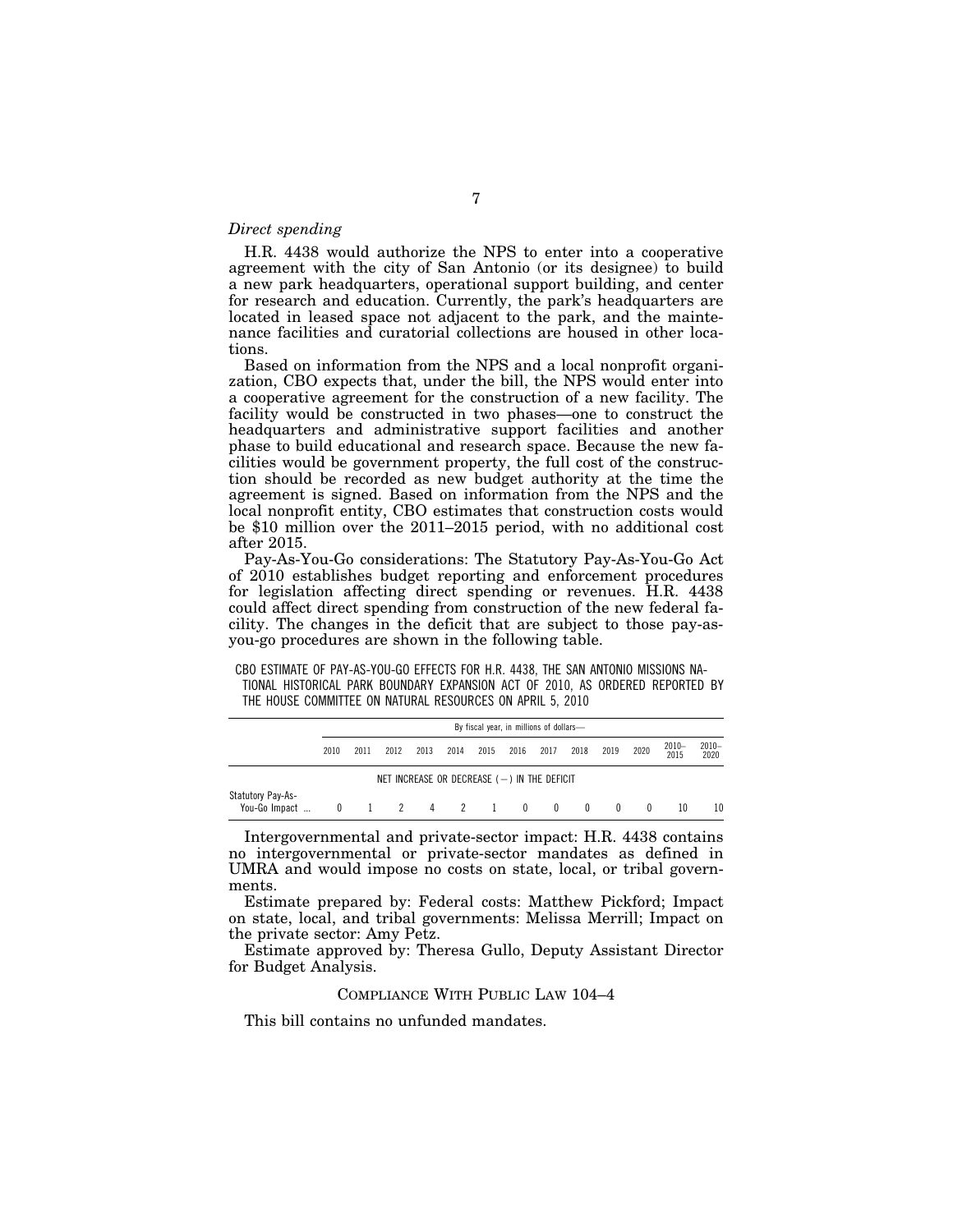## EARMARK STATEMENT

H.R. 4438 does not contain any congressional earmarks, limited tax benefits, or limited tariff benefits as defined in clause 9 of rule XXI.

# PREEMPTION OF STATE, LOCAL OR TRIBAL LAW

This bill is not intended to preempt any State, local or tribal law.

### CHANGES IN EXISTING LAW MADE BY THE BILL, AS REPORTED

In compliance with clause 3(e) of rule XIII of the Rules of the House of Representatives, changes in existing law made by the bill, as reported, are shown as follows (existing law proposed to be omitted is enclosed in black brackets, new matter is printed in italic, existing law in which no change is proposed is shown in roman):

# **SECTION 201 OF THE ACT OF NOVEMBER 10, 1978**

#### (Public Law 95–629)

(An Act To amend the Pennsylvania Avenue Development Corporation Act of 1972; to provide for the establishment of the San Antonio Missions National Historical Park; and for other purposes)

SEC. 201. (a) [In order] (1) In order to provide for the preservation, restoration, and interpretation of the Spanish Missions of San Antonio, Texas, for the benefit and enjoyment of present and future generations of Americans, there is hereby established the San Antonio Missions National Historical Park (hereafter in this section referred to as the "park") consisting of Concepcion, San Jose, San Juan, and Espada Missions, together with areas and features historically associated therewith, as generally depicted on the drawing entitled ''Boundary Map, San Antonio Missions National Historical Park'', numbered 930–80,022–C and dated May 1978, which shall be on file and available for public inspection in the offices of the National Park Service, Department of the Interior, and in the offices of the Superintendent of the park. The park shall also

*(2) The park shall also* consist of the lands and interests therein within the area bounded by the line depicted as ''Proposed Boundary Extension'' on the maps entitled ''San Antonio Missions National Historical Park'', numbered 472–80,075, 472–80,076, 472– 80,077, 472–80,078, 472–80,079, 472–80,080, and 472–80,081 and dated June 7, 1990, which shall be on file and available for public inspection in the same manner as is such drawing. [After advising  $the$ ]

*(3) The boundary of the park is further modified to include approximately 151 acres, as depicted on the map titled ''San Antonio Missions National Historical Park Proposed Boundary Addition 2009'', numbered 472/68,027, and dated November 2009. The map shall be on file and available for inspection in the appropriate offices of the National Park Service, U.S. Department of the Interior. The Secretary of the Interior may not use condemnation authority to acquire any lands or interests in lands under this Act.* 

*(4) After advising the* Committee on Energy and Natural Resources of the United States Senate and the Committee on Natural Resources of the United States House of Representatives, in writing, the Secretary of the Interior (hereinafter referred to as the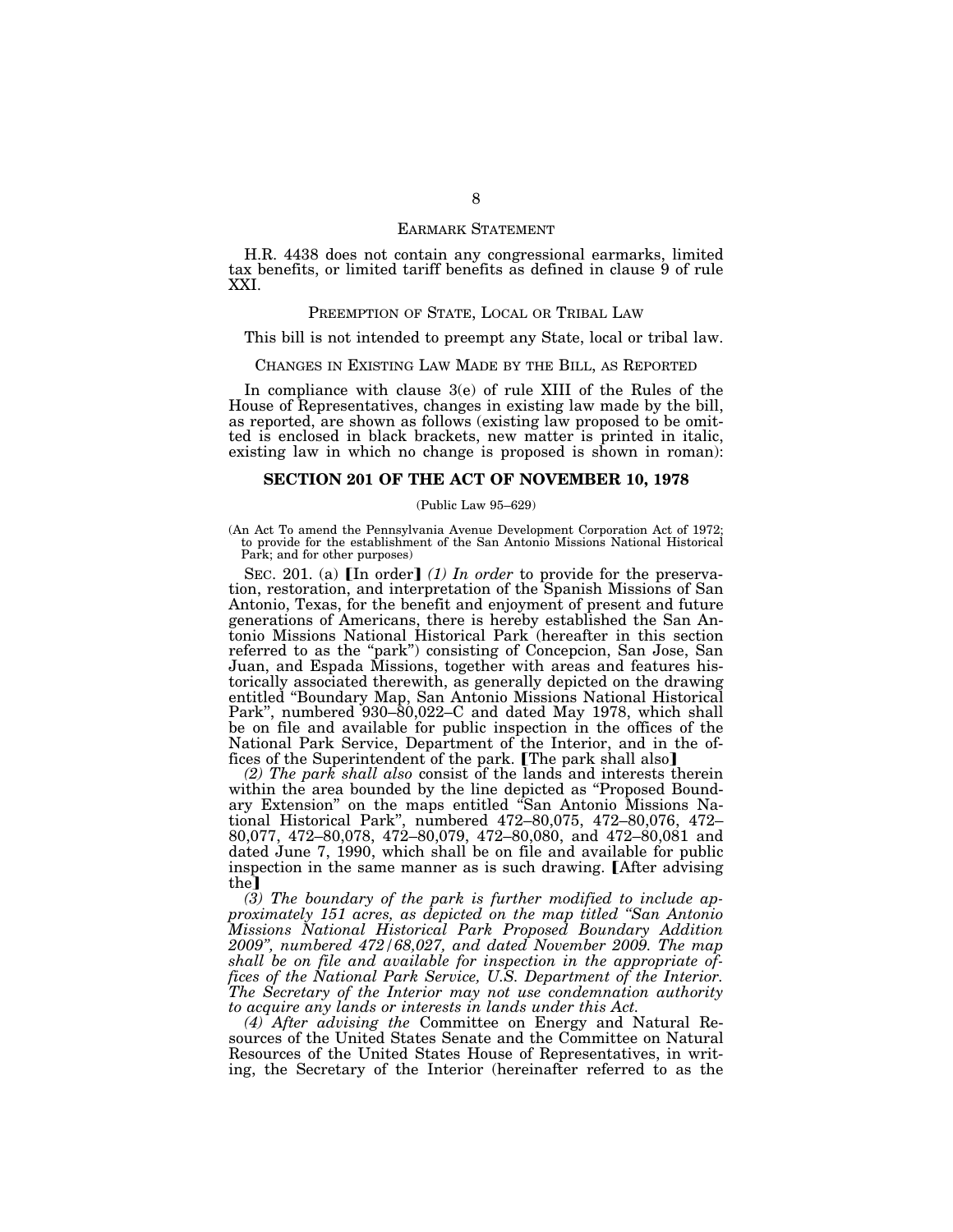''Secretary'') may make minor revisions of the boundaries of the park when necessary by publication of a revised drawing or other boundary description in the Federal Register.

*(b)(1) The Secretary shall conduct a study of lands within Bexar and Wilson Counties, Texas, to identify lands that would be suitable*  for inclusion within the boundaries of the park. In conducting the *study, the Secretary shall examine the natural, cultural, recreational, and scenic values and characteristics of lands within Bexar and Wilson Counties.* 

*(2) Not later than 3 years after the date funds are made available*  for the study under paragraph (1), the Secretary shall submit to the *Committee on Natural Resources of the House of Representatives and the Committee on Energy and Natural Resources of the Senate a report on the findings, conclusions, and recommendations of the study.* 

 $[6]$  *(c)* For the purposes of this section, the Secretary is authorized—  $(1)$  \* \* \*

\* \* \* \* \* \* \* *(d)(1) The Secretary may enter into a cooperative agreement with the City of San Antonio or its designee, for operation of a facility outside the boundary of the park that would provide—* 

*(A) office space for a headquarters and operational support for the park; and* 

*(B) a center for research and education.* 

*(2) The Secretary may plan, design, construct, and install in the facilities described in the cooperative agreement exhibits related to the resources at the park.* 

*(3) Notwithstanding the location of the facility described in the cooperative agreement, the Secretary may assign park staff from the park to provide interpretive services, including visitor information and education.* 

 $\lceil (c) \rceil$  (e)(1) With the exception of any property deemed necessary by the Secretary for visitor facilities or administration of the park, any owner or owners of improved property on the date of its acquisition by the Secretary may, as a condition of such acquisition, retain for themselves and their successors or assigns a right of use and occupancy of the property for noncommercial residential purposes, for twentyfive years, or, in lieu thereof, for a term ending at the death of the owner or his spouse, whichever is later. The owner shall elect the term to be reserved. The Secretary shall pay to the owner the fair market value of the property on the date of such acquisition less the fair market value on such date of the right retained by the owner.

\* \* \* \* \* \* \*

 $[(d)]$  *(f)* The Secretary is authorized and directed to take prompt and appropriate action in accordance with the provisions of this section and any cooperative agreement hereunder to assure the protection and reservation of the historical and architectural values of the missions and the areas and features historically associated therewith within the boundaries of the park. The park shall be administered by the Secretary in accordance with this section and provisions of law generally applicable to units of the National Park System, including the Act of August 25, 1916 (39 Stat. 535; 16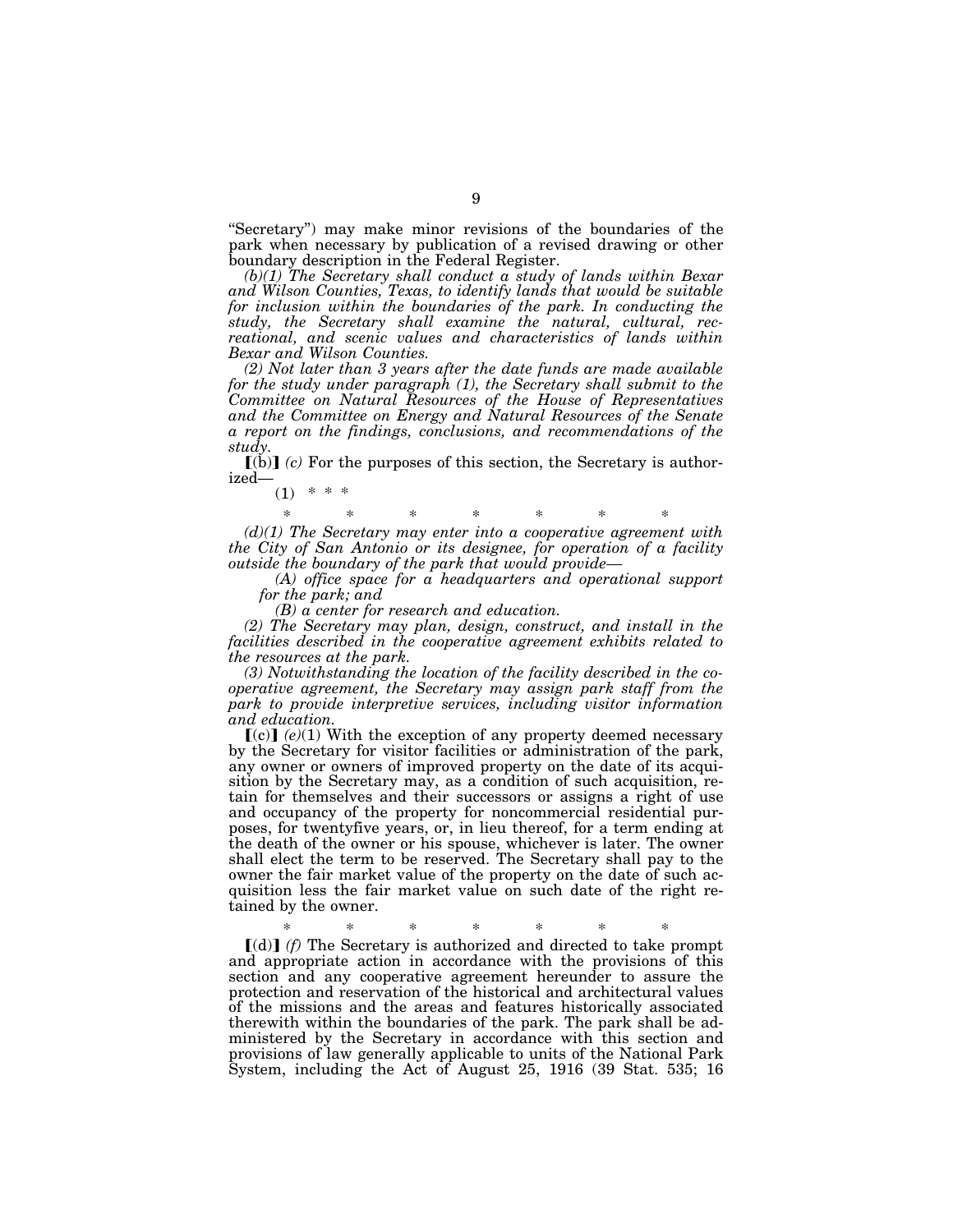U.S.C. 1 et seq.) and the Act of August 21, 1935 (49 Stat. 666; 16

U.S.C. 461–467).<br> $[(e)] (g)(1)$  There is hereby authorized to be established by the Secretary, a San Antonio Missions Advisory Commission. The Commission shall be composed of seven members, each appointed for a term of two years by the Secretary, as follows:

(A) \* \* \*

 $*(f)$   $(h)(1)$  There are hereby authorized to be appropriated such

sums as may be necessary to carry out the purposes of this section, but not more than \$10,000,000 for the acquisition of lands and interests in lands.

\* \* \* \* \* \* \*